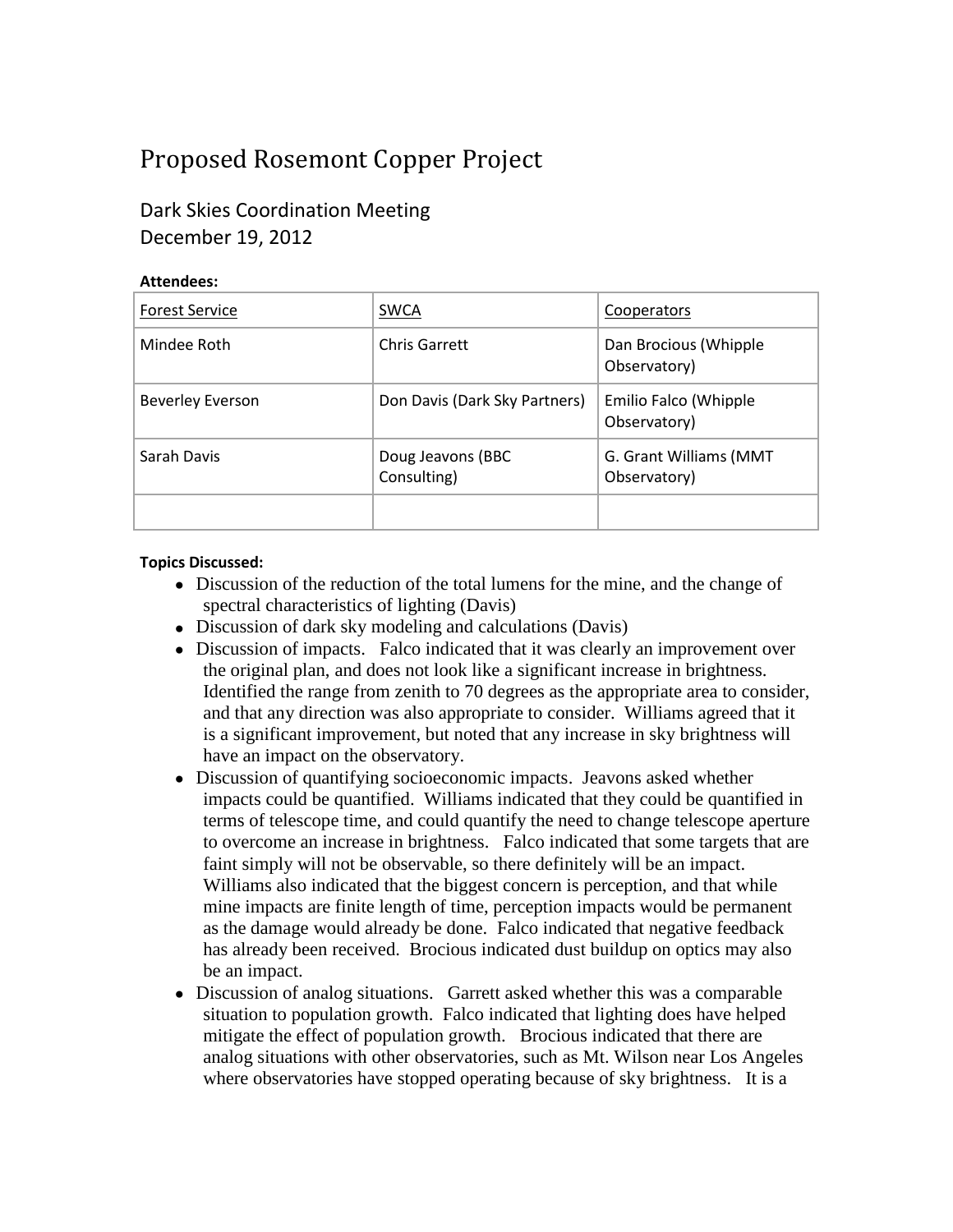cumulative effect over time, not typically a single event or project that causes the damage.

#### **Decisions Made:**

• None

### **Action Items/Assignments:**

- Williams indicated he would attempt to make some quantitative calculations, would get back to group mid-January
- Jeavons work to be circulated to group by SWCA when appropriate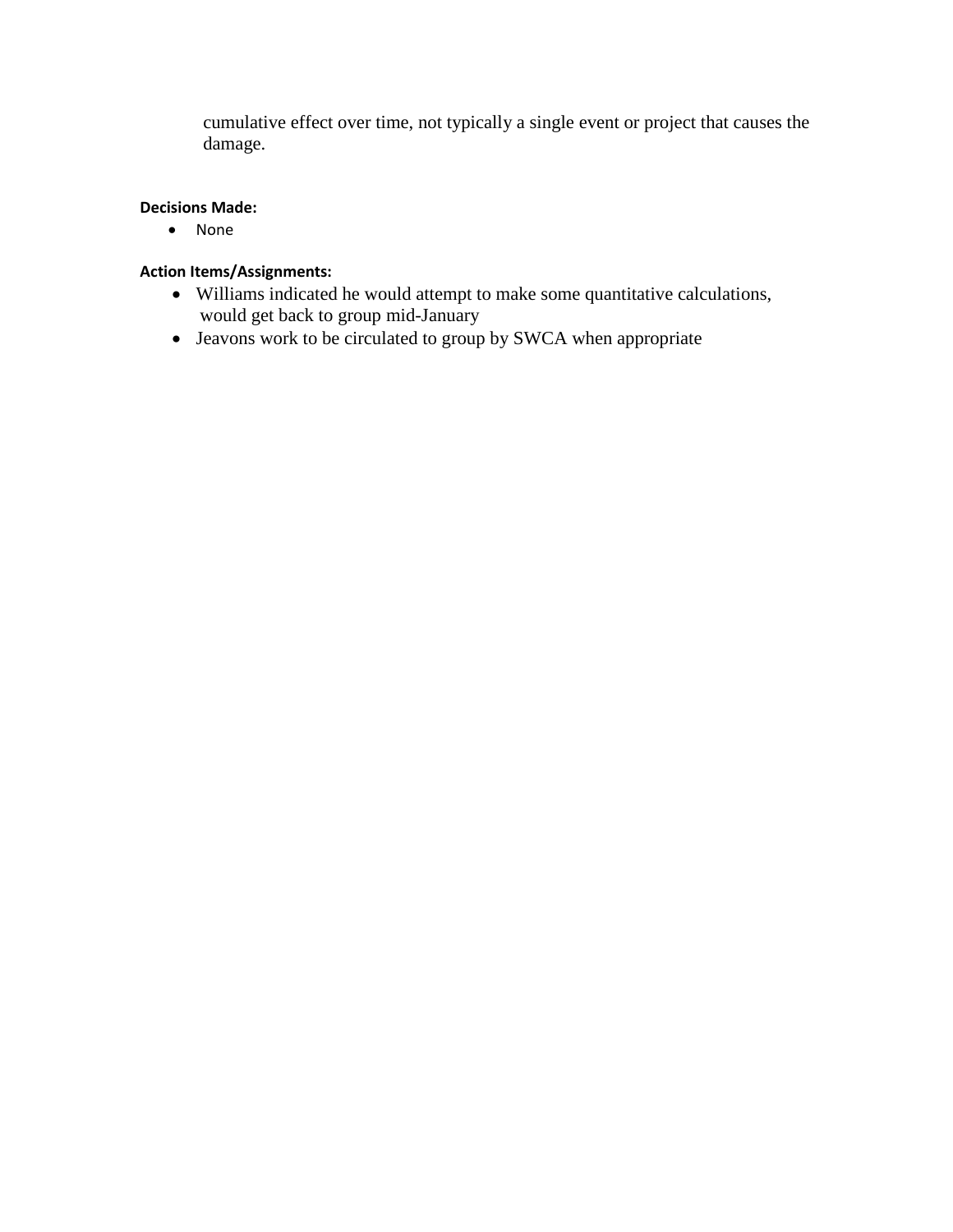## **Attachments:**

1.Meeting Agenda and Handout